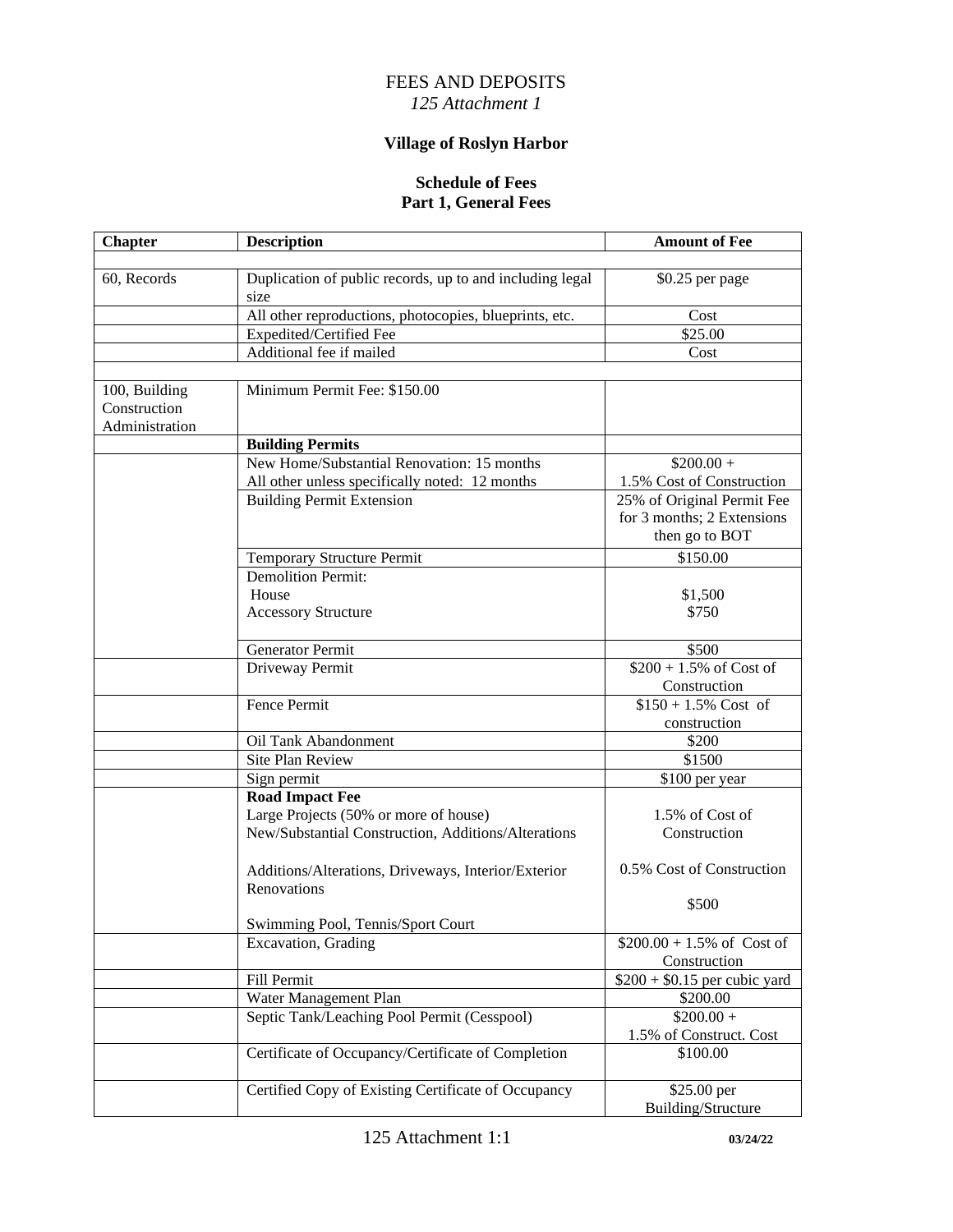|                                             | Temporary Certificate of Occupancy                | \$500.00 for 1st 90 days<br>\$1,000 for 2 <sup>nd</sup> 90 days<br>2 extensions then go to<br><b>BOT</b> |
|---------------------------------------------|---------------------------------------------------|----------------------------------------------------------------------------------------------------------|
| 110, Commercial<br>Filming                  | <b>Television Commercials</b>                     | \$1,000 per day                                                                                          |
|                                             | Feature Film/Television                           | \$1,500 Day 1/ \$750 per day<br>thereafter                                                               |
|                                             | Photography                                       |                                                                                                          |
|                                             | Commercial                                        | \$500 per day                                                                                            |
|                                             | Special Occasion                                  | \$150/2 hours                                                                                            |
| 132, Professional<br>Property<br>Management | License (Gardeners, Landscapers and Tree Removal) | $$100.00 + $20.00$ each<br>additional sticker                                                            |
| 182, Peddling and<br>Soliciting             | Peddling license                                  | \$250.00                                                                                                 |
|                                             | Noncommercial solicitation license                | \$100.00                                                                                                 |
|                                             |                                                   |                                                                                                          |
| 216, Solid Waste                            | Carter's license                                  | \$1,500.00                                                                                               |
|                                             |                                                   |                                                                                                          |
| 221, Special events<br>and sales            | Permit                                            | $$30.00/day + $250$ deposit                                                                              |
| 227, Streets and<br>Sidewalks               | Permit for sidewalk, curb and gutter repair       | $$200.00 + 1.5\%$ Cost of<br>Construction                                                                |
|                                             | Street permit / Road Opening                      | \$250.00                                                                                                 |
|                                             | Deposit (other than utilities):                   |                                                                                                          |
|                                             | Paved portion                                     | \$500.00                                                                                                 |
|                                             | Unpaved portion                                   | \$200.00                                                                                                 |
|                                             | Deposit (utilities) - bond                        | \$10,000                                                                                                 |
| 232, Subdivision of<br>Land                 | See Part 2, Filing Fees and Deposits              |                                                                                                          |
|                                             |                                                   |                                                                                                          |
| 246, Towing                                 | Permit                                            | \$250.00                                                                                                 |
| 251, Trees                                  | Permit                                            | \$100.00 per live tree                                                                                   |
|                                             | <b>Bond for Replacement Tree</b>                  | \$500.00 1st Tree, \$400 2nd<br>Tree, \$300 3rd Tree, \$200 all<br>additional trees                      |
| 263, Vehicles and<br>Traffic                | Municipal Parking Field                           |                                                                                                          |
|                                             | Metered Parking Rate, 30 minutes                  | \$0.25                                                                                                   |
|                                             | Resident Parking Rate, Annual                     | \$60.00                                                                                                  |
|                                             | Resident parking rate, Semi-Annual                | \$50.00                                                                                                  |
|                                             | Nonresident Permit, Annual                        | \$230.00                                                                                                 |
|                                             | Nonresident Permit, Semi-Annual                   | \$120.00                                                                                                 |
|                                             | <b>Commercial Vehicles</b>                        |                                                                                                          |
|                                             | Permit, up to 72 hours                            | \$50.00                                                                                                  |
| 275, Zoning                                 | See Ch. 100 and Part 2, Filing Fees and Deposits  |                                                                                                          |